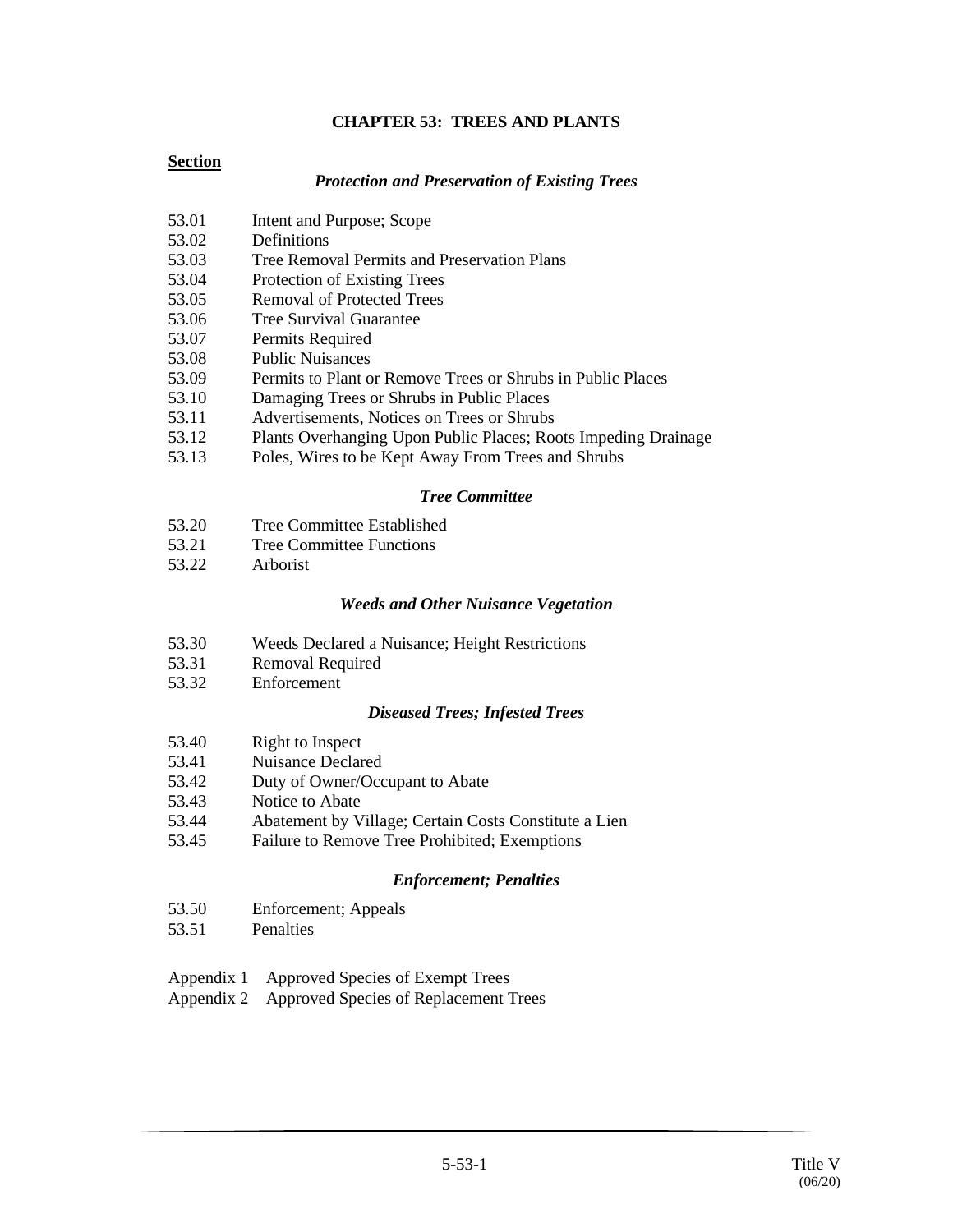#### *PROTECTION AND PRESERVATION OF EXISTING TREES*

#### **§ 53.01 INTENT AND PURPOSE; SCOPE:**

This Chapter establishes requirements for the protection and preservation of existing trees throughout the Village.

## **§ 53.02 DEFINITIONS:**

*CORPORATE AUTHORITIES:* For the purposes of this Chapter, the term "Corporate Authorities" shall mean the President and Board of Trustees of the Village of Port Barrington

*dbh:* "Diameter at breast height" which shall be the diameter of the trunk size as measured at fifty four inches (54") above the established ground level, or for replacement trees, fifty four inches (54") above the top of the root ball.

*ENFORCEMENT AUTHORITY*: For the purposes of this Chapter, the enforcement authority shall be the Village Administrator, or his or her designee (also referred to herein as the "enforcement officer").

*EXEMPT TREE*: A tree which is one of those species of trees determined by the Corporate Authorities of the Village to be exempt from this Chapter and which is listed on Appendix 1 of this Chapter, as may be amended from time to time, and which the Village Administrator, or his or her designee, has determined in writing to be one of such exempt species as listed on Appendix 1, or to be dead, diseased but not reasonably treatable, materially damaged, or structurally unsound or unsafe.

*PROTECTED HERITAGE TREE*: Any protected tree with a trunk size of twenty inches (20") or larger dbh, other than an exempt tree as listed on Appendix 1 of this Chapter.

*PROTECTED PRIVATE TREES*: Any tree located on private property within the Village with a trunk size greater than or equal to four inches (4") dbh, other than an exempt tree as listed on Appendix 1 of this Chapter.

*PROTECTED PUBLIC TREES*: Any tree located on public rights of way and/or on public property within the Village with a trunk size greater than or equal to four inches (4") dbh, other than an exempt tree as listed on Appendix 1 of this Chapter.

*PROTECTED TREES*: For the purposes of this Chapter, this term shall mean and be defined as and include protected public trees, protected private trees, and protected heritage trees, which are all specifically protected by the provisions of this Chapter.

*REGULATED ACTIVITY*: Any activity that anticipates or involves the actual or reasonably likely damage or removal of one or more protected trees, including, but not limited to, the subdivision of property, public or private new construction or development, deforestation, landscaping, enlargements or expansion of any structure, building or parking areas.

*VILLAGE:* The Village of Port Barrington.

(Amd. Ord. 2019-08-01, passed 08/21/2019)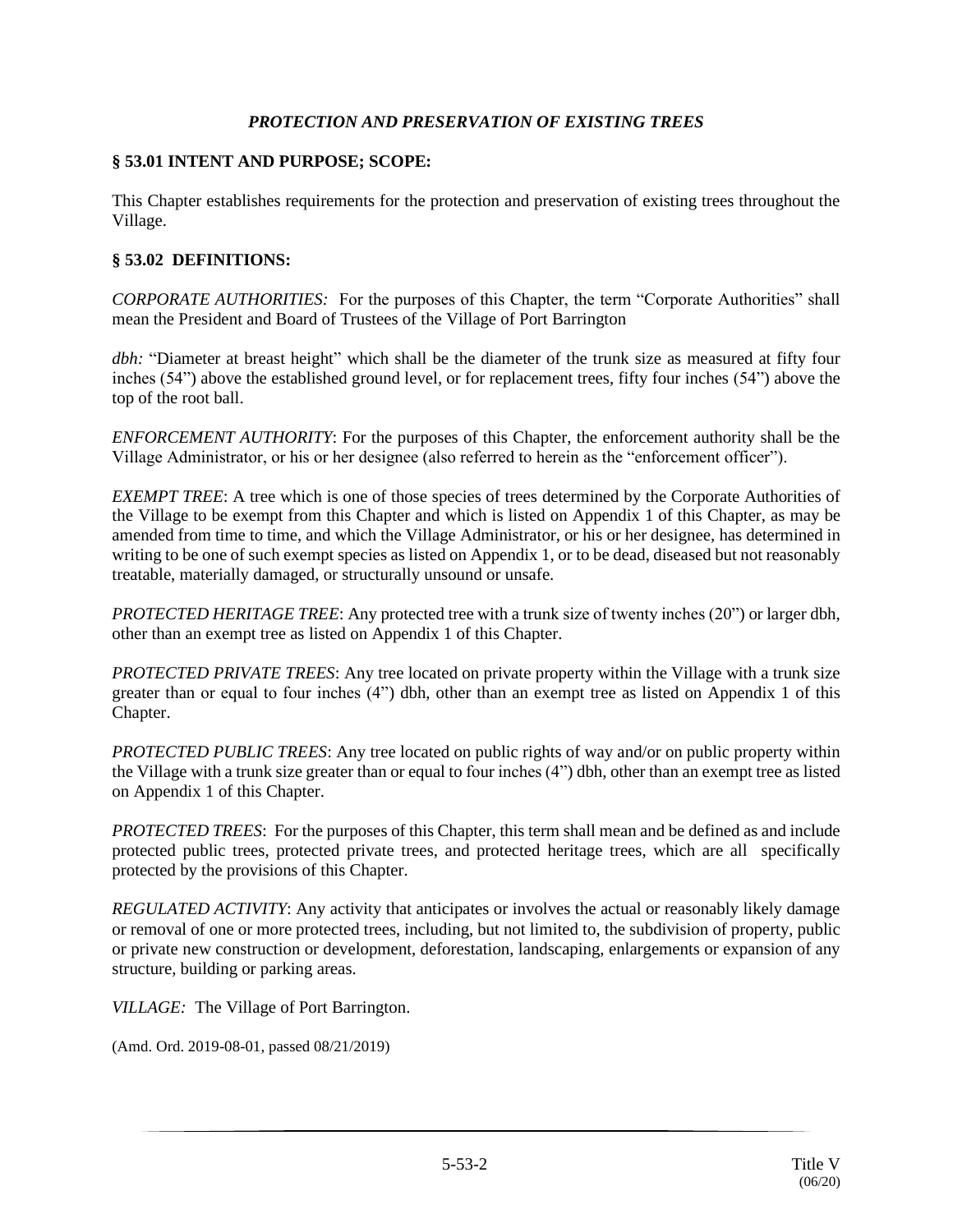# **§ 53.03 TREE REMOVAL PERMITS AND PRESERVATION PLANS:**

- A. Tree Removal: Except as specifically authorized in accordance with Sections 53.07 and 53.08 of this Chapter, no protected tree shall be removed or shall be otherwise affected by any regulated activity prior to receiving prior written approval by the applicable approving authority, and a tree removal permit issued by the Village Administrator, or his or her designee. No exempt tree as listed on Appendix 1 of this Chapter shall be removed or shall be otherwise affected by regulated activity without the prior written approval of the Village Administrator, or his or her designee.
- B. Approval Authority:
	- 1. Approving Authority; When Public Hearing Required: A tree survey and tree preservation plan shall be submitted to the Plan Commission or to the Zoning Board of Appeals, whichever is the hearing body relative to a specific matter for a recommendation, and then to the Corporate Authorities of the Village for review and approval by anyone requesting preliminary or final plat approval or any zoning relief. The Corporate Authorities of the Village, as the applicable approving authority, shall review and approve tree preservation plans for applicants requesting preliminary and/or final plat approval or any zoning relief, after receiving a recommendation from the Plan Commission or from the Zoning Board of Appeals, as appropriate to the circumstances. The approval of a tree survey and tree preservation plan shall only be effective for twenty four (24) months from the date of approval, and all tree removal, replacement and/or relocation authorized shall be completed during that period, unless such a survey and plan are updated and the approval thereof is renewed, in which event said tree survey, tree preservation plan, and the approval thereof shall be effective for an additional twelve (12) months.
	- 2. Approving Authority; When Public Hearing Not Required: The Village Administrator, or his or her designee, as the applicable approving authority, shall review and approve the tree survey, tree preservation plans, and tree removal plans for all applicants not required to appear before the Plan Commission, Zoning Board of Appeals, or Corporate Authorities of the Village.
- C. Compliance With Chapter: No letter of credit or other performance guarantee shall be released for any subdivision, no performance bond shall be released for any building or site permit, and no occupancy permit shall be granted relative to any building permit, unless the terms and conditions of this Chapter relative to tree preservation and replacement have been fully complied with.

(Amd. Ord. 2019-08-01, passed 08/21/2019)

# **§ 53.04 PROTECTION OF EXISTING TREES:**

A. Tree Survey: A tree survey shall be submitted to the applicable approving authority for review and approval, by anyone requesting a tree removal permit, a building or site development permit, and/or preliminary and/or final subdivision approval. The tree survey shall indicate the location, size and species (both scientific and common name), relative health, of all trees located on the parcel with a dbh of four inches (4") or greater. The tree location and size information which is part of a tree survey shall be based upon a plat of survey prepared by a land surveyor. The balance of the information provided by any tree survey and any tree preservation plan and any amendment(s) thereto shall be prepared by a registered landscape architect as defined by 225 Illinois Compiled Statutes 315/1 et seq., or by an arborist as defined in 65 Illinois Compiled Statutes 5/11-42-13, or by persons with similar expertise in forestry, woodlands management, and/or horticulture whose qualifications have been approved in advance by the applicable approving authority.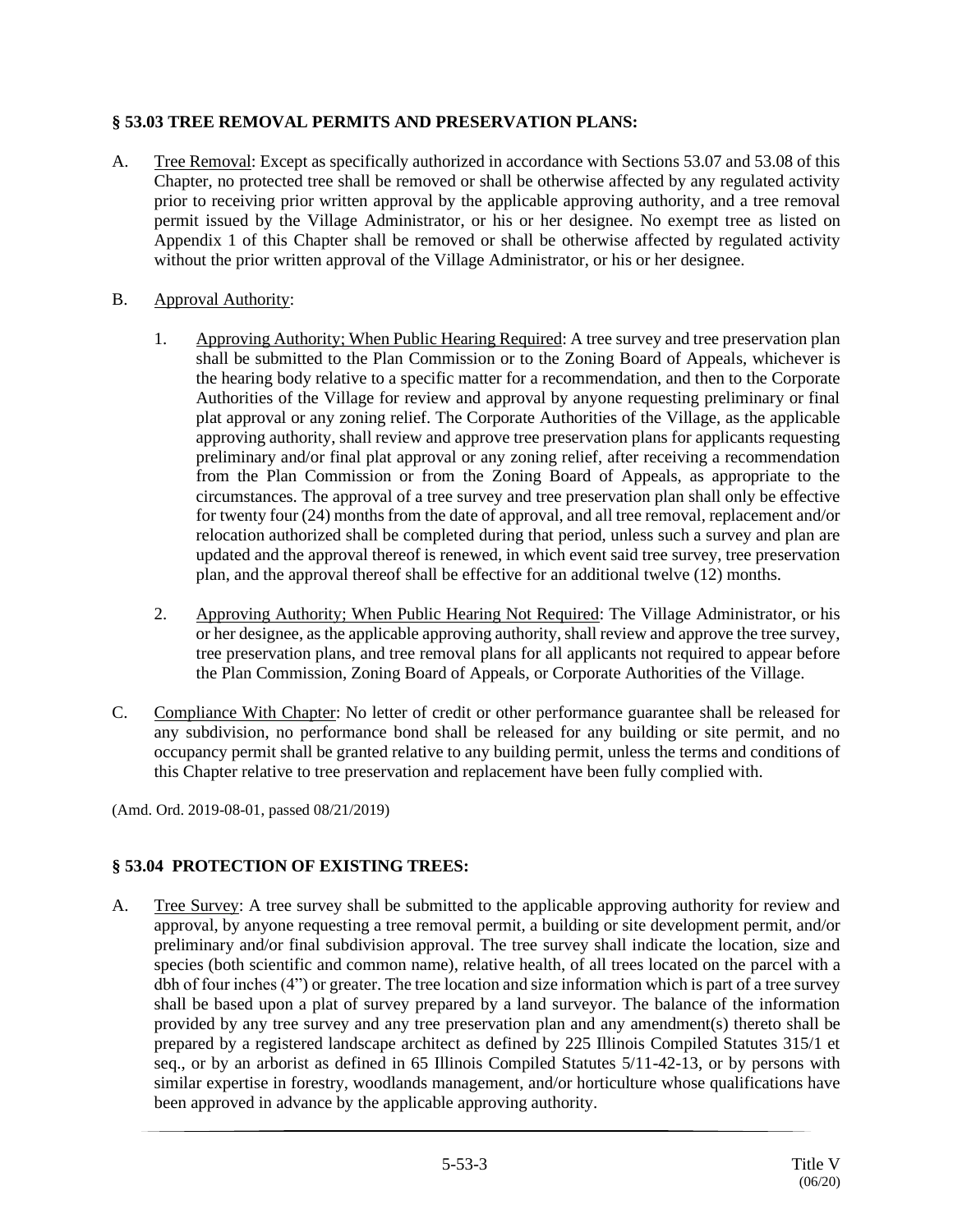- B. Integration of Existing Trees Into Site and Landscape Plans: Subject to the determination of the applicable approving authority, or his or her or its designee, a reasonable effort shall be made to retain existing protected trees shown on the tree survey through the integration of those trees into the site and landscaping plan for a proposed site or development. Where a reasonable integration of protected trees into the site or development plan is not possible, and any protected trees are, therefore, approved for removal, the applicant shall be required to mitigate the removal of all such protected trees based upon the tree replacement exchange rate set forth in Section 53.05 of this Chapter, and further provided that removal of protected trees designated for preservation shall be allowed only pursuant to the provisions of Section 53.05 of this Chapter. In the event that a site development plan or landscaping plan is not required by a landowner who desires to remove protected trees, a tree survey and tree preservation plan in compliance with this Chapter shall still be required.
- C. Tree Preservation Plan: A tree preservation plan indicating the location and species of those protected trees to be preserved and the methods which are to be used to preserve such trees shall be submitted to the applicable approving authority. This tree preservation plan shall specify the following:

## 1. Preservation Techniques:

- a. Grading and Construction Equipment: All grading and construction equipment shall be forbidden from encroaching upon the protected tree's drip line.
- b. Material Detrimental to Trees: Crushed limestone and other materials detrimental to protected trees shall not be dumped within the drip line of any tree nor at any higher location where drainage toward the protected tree could conceivably affect the health of the protected tree.
- c. Installation of Snow Fencing: Snow fencing shall be installed during construction at the periphery of the protected tree's drip line. In areas where a protected tree is in the construction zone and fencing the drip line is not possible, two inch by six inch by eight foot  $(2" x 6" x 8')$  long boards banded or wired around each trunk shall be provided as protection to adequately prevent scarring.
- d. During Construction: If protected trees have their roots exposed, the roots shall be pruned. If exposed roots are greater than two inches (2") in diameter, the tree crown is to be pruned to compensate for the root loss. Also the protected tree shall be watered and fertilized.
- 2. Preservation Methodology: The methods which are to be used to preserve those protected trees shall be clearly specified on the tree preservation plan. These shall, at a minimum, include the preservation techniques listed above, although alternative methods may be considered. If, in the opinion of the applicable approving authority or his or her or its designee, the necessary precautions as specified in the tree preservation plan for the development were not undertaken before or during construction to ensure the preservation of those protected trees, any building or site development permit for the property in question shall not be issued, or, if previously issued, may be suspended or revoked until such time as these precautions have been complied with.
- 3. Exempt Trees: Notwithstanding anything contained in this Chapter to the contrary, the following species of trees shall not be required to be preserved or protected as part of any tree preservation plan: Those species of trees which shall be permitted as replacement trees shall be approved from time to time by motion of the President and Board of Trustees of the Village and then listed on Appendix 1, "Approved Species of Exempt Trees", of this Chapter 53, "Trees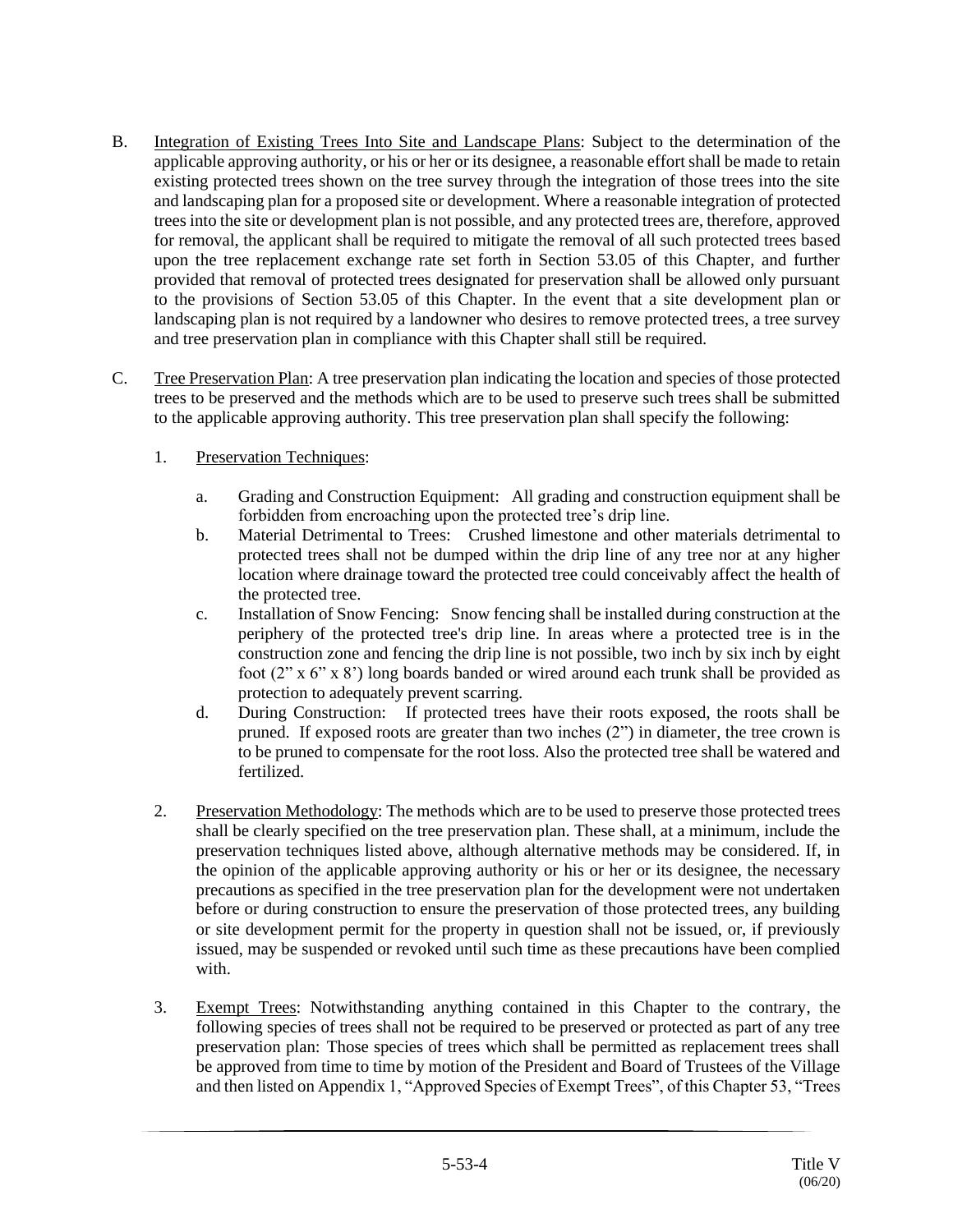and Plants", and a copy of the current edition of Appendix 1 shall be and remain on file with the Village Administrator until it is further modified by motion of the Corporate Authorities of this Village.

The written approval of the Village Administrator, or his or her designee, as specified in Section 53.07 of this Chapter, shall be required for the removal of any of the species of exempt trees listed on Appendix 1 of this Chapter in order to confirm that said tree is one of the exempt species as listed on said Appendix 1 or is otherwise an exempt tree because it is dead, diseased, not reasonably treatable, materially damaged, or structurally unsound or unsafe. Until a specific tree has been determined by the Village Administrator, or his or her designee, to be an "exempt tree", it shall be presumed to be a protected tree.

- 4. Applicable Trees: The tree preservation plan shall be required to and shall specify such reasonable and necessary precautions to preserve and protect all protected trees.
- 5. Landscape Architect or Arborist Review: The Village, through the applicable approving authority, shall have the right, but not the obligation, to retain, at the applicant's expense, a landscape architect or arborist who shall, in that event, review the applicant's proposed tree preservation plan and provide recommendations to the applicable approving authority pursuant to this Chapter.
- 6. Proposed Location: Unless otherwise provided as part of a landscaping plan, the tree preservation plan shall also show the proposed location of all required replacement trees.
- 7. Other Options: Notwithstanding the other provisions of this Chapter to the contrary, no tree survey or tree preservation plan shall be required for a tree removal permit if the Village Administrator, or his or her designee, determines that such tree survey and tree preservation plan for such a tree removal permit can both be documented by other means, such as photographs and/or a written report prepared by a qualified arborist.
- 8. Annual Compliance Review: Notwithstanding the other provisions of this Chapter to the contrary, compliance with the tree removal permit and tree replacement provisions of this Chapter by a community association on the common property within a planned unit development or within a subdivision may, pursuant to a request made by the board of directors of such community association and with the prior written approval of the Corporate Authorities of the Village, be evaluated and approved or disapproved by the Village Administrator, or his or her designee, not less than annually on the basis of the budgeted and actual expenditures of said community association for tree replacement in comparison to the number of nonexempt trees removed from the common property of said community association during a comparable period. If approved by the Corporate Authorities of the Village, such annual compliance review and approval in lieu of the tree removal permit and tree replacement provisions of this Chapter shall be terminated, when and if so directed by the Corporate Authorities of the Village, at their discretion.

#### (Amd. Ord. 2019-08-01, passed 08/21/2019) **§ 53.05 REMOVAL OF PROTECTED TREES:**

If a protected tree is removed for any reason or is seriously damaged, destroyed or razed during construction or other regulated activities, such trees shall be replaced with new trees in accordance with the following: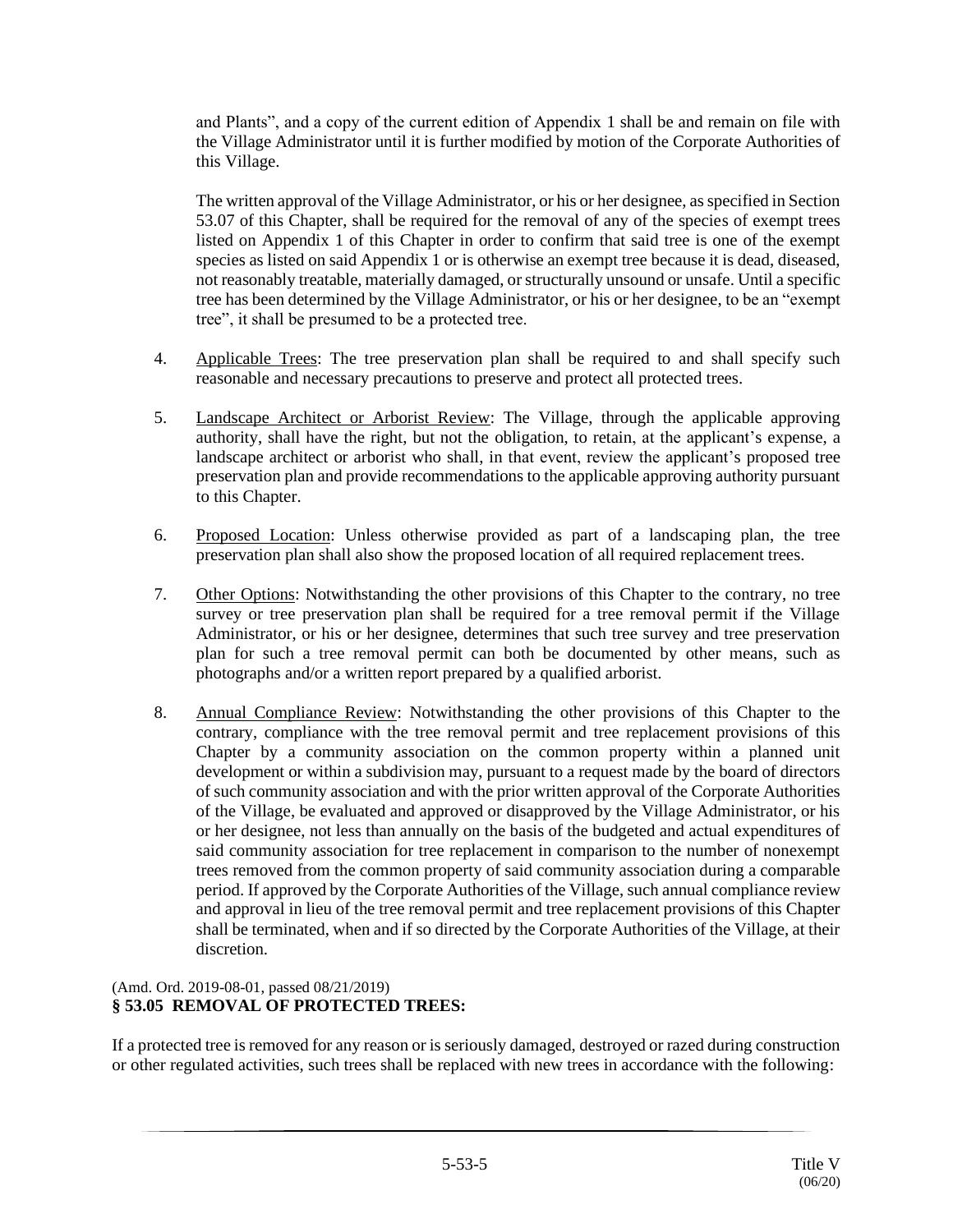## A. Tree Replacement Schedule:

| <b>SIZE OF EXISTING TREES</b>    | NUMBER OF REPLACEMENT         |  |
|----------------------------------|-------------------------------|--|
| DBH (IN INCHES)                  | <b>TREES REQUIRED</b>         |  |
|                                  |                               |  |
| <b>PROTECTED HERITAGE TREES:</b> |                               |  |
| 30" or greater                   | No removal shall be permitted |  |
| $26" - 29"$                      | 12                            |  |
| $20" - 25"$                      | 10                            |  |
|                                  |                               |  |
| <b>OTHER PROTECTED TREES:</b>    |                               |  |
| $13" - 19"$                      |                               |  |
| $8" - 12"$                       | 3                             |  |
| $-7"$                            |                               |  |

In interpreting the above exchange rate, in the event of a fraction of an inch, if a fraction is equal to one-half inch (1/2") or greater, the higher full number shall be used.

- B. Minimum Size of Replacement Trees: All replacement trees shall have a minimum dbh of three inches (3"), upon installation.
- C. Species Of Replacement Trees: Those species of trees which shall be permitted as replacement trees shall be approved from time to time by motion of the President and Board of Trustees of the Village and then listed on Appendix 2 of this Chapter 53, "Trees and Plants", and a copy of the current edition of Appendix 2 shall be and remain on file with the Village Administrator until it is further modified by the Corporate Authorities of this Village.

Other species shall require the specific written concurrence of the approval authority.

- D. Amended Tree Preservation Plan: Removal of, or other regulated activity otherwise adversely affecting trees designated for preservation by a tree preservation plan shall be allowed only by amending such plan and with the approval of the applicable approval authority. The amended tree preservation plan shall indicate the location, species and size of all replacement trees consistent with the requirements for a tree preservation plan as set forth in this Chapter.
- E. In-the-Field Adjustments: In-the-field adjustments to trees designated for preservation on the tree preservation plan may be necessary during the course of construction. In such instances, the developer or property owner shall not remove, or otherwise adversely affect, any trees designated for preservation prior to site inspection and/or consultation with the Village Administrator, or his or her designee, and with a specific written tree removal permit for such trees. If in the opinion of the Village Administrator, or his or her designee, that any tree designated for preservation substantially impedes the development, in the field adjustments may be approved by the Village Administrator, or his or her designee, and a tree removal permit may be issued for such trees without the need for resubmission of an amended tree preservation plan, but such removal shall be and remain subject to the other provisions of this Chapter.
- F. Fee In Lieu: Notwithstanding the foregoing, in the event the site in question cannot accommodate all of the required replacement trees, a fee in lieu of such replacement trees shall be paid to the village based upon an estimated cost for each replacement tree and planting thereof as approved by the Village Administrator, or his or her designee, which shall be Four Hundred Dollars (\$400.00) as the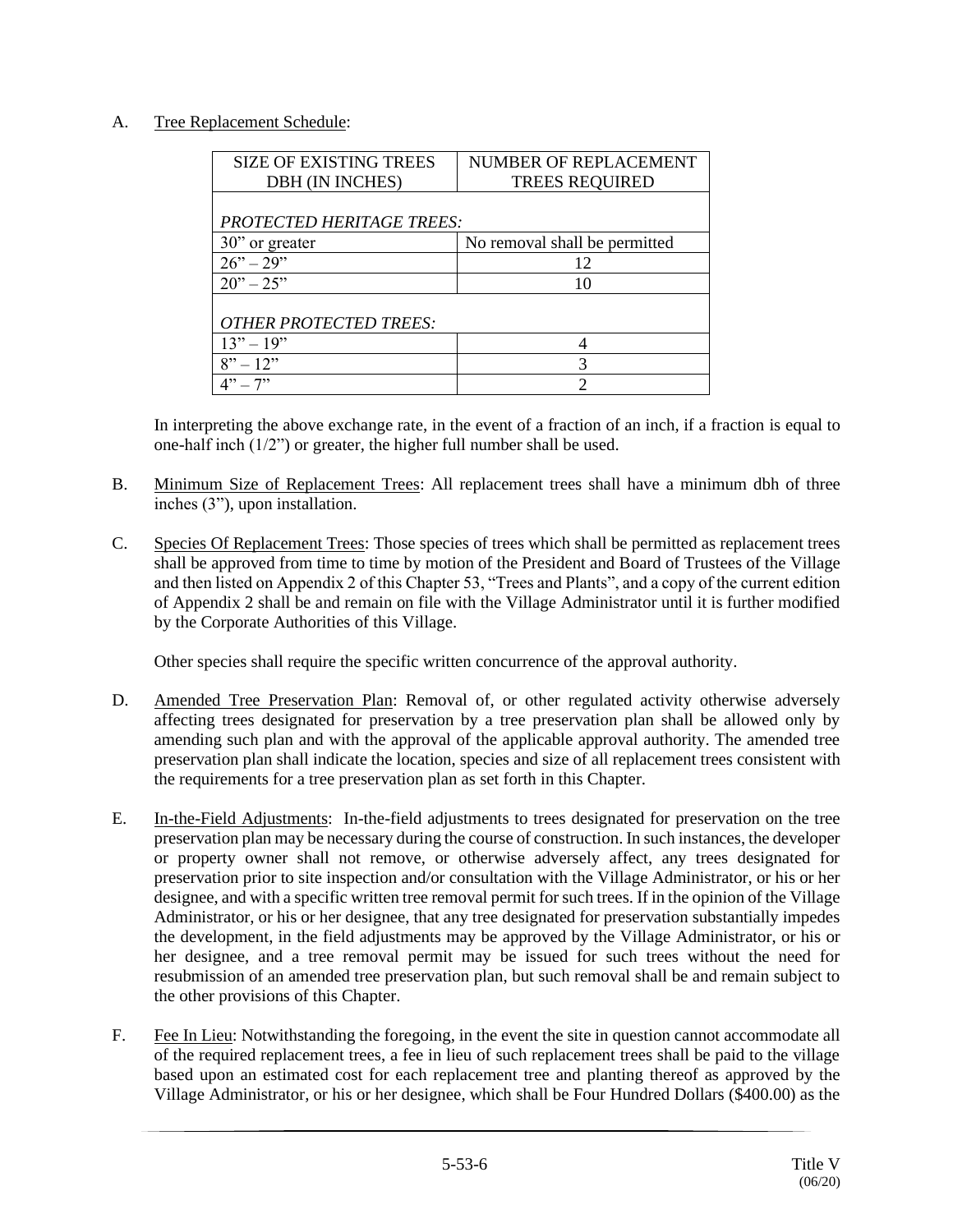fee-in-lieu of each replacement tree otherwise required. Such fees paid in lieu of replacement trees shall be used only for providing of trees on Village property, including, but not limited to, Village rights of way, and the care and maintenance thereof.

(Amd. Ord. 2019-08-01, passed 08/21/2019)

## **§ 53.06 TREE SURVIVAL GUARANTEE:**

The applicant for such tree preservation plan shall be obligated to replace any relocated or replacement tree for up to eighteen (18) months after planting. In the event a relocated or replacement tree dies or is in declining condition, any such tree shall be replaced by a three-inch (3") dbh tree. All trees as required by the Subdivision Control Regulations and/or by the Zoning Code of the Village, and all replacement trees as required by this Chapter, shall be in healthy condition, as approved by the Village Administrator or his or her designee, at the time of final acceptance by the Village of the public improvements within the development.

## **§ 53.07 PERMITS REQUIRED:**

- A. Scope of Requirement: No person except a person or contractor authorized by the Village President, Village Administrator, or his or her designee, may perform any of the following acts without first obtaining a permit therefor from the Village Administrator, or his or her designee, but no fee shall be required for such permit, and nothing in this Section shall be construed to exempt any person from the requirements of obtaining any additional permits as are required by law:
	- 1. Plant on Village-owned property, or treat, prune, remove or otherwise disturb any tree, shrub, or other plant located on Village-owned property, except that this provision shall not be construed to prohibit owners of property adjacent to Village-owned property from watering or fertilizing without a permit any tree, shrub, or other plant located on such Village-owned property;
	- 2. Trim, prune, or remove any tree or portions thereof if such tree or portions thereof reasonably may be expected to fall on Village-owned property and thereby cause damage to persons or property;
	- 3. Place on Village-owned property, either above or below ground level, a container for trees, shrubs, or other plants;
	- 4. Damage, cut, tap, carve, or transplant any tree, shrub, or other plant located on Village-owned property;
	- 5. Attach any rope, wire, nail, sign, poster, or any other manmade object to any tree, shrub, or other plant located on Village-owned property;
	- 6. Dig a tunnel or trench on Village-owned property.
- B. Issuance: The Village Administrator, or his or her designee, shall issue a permit to perform within thirty (30) days of the day of issuance of such permit any of the acts specified in Subsection A of this Section for which a permit is requested whenever:
	- 1. Such acts would result in the abatement of a public nuisance or to otherwise comply with the provisions of this code; or
	- 2. An application has been signed by the applicant and submitted to the Village Administrator, or his or her designee, detailing the location, number, size, and species of trees, shrubs, or other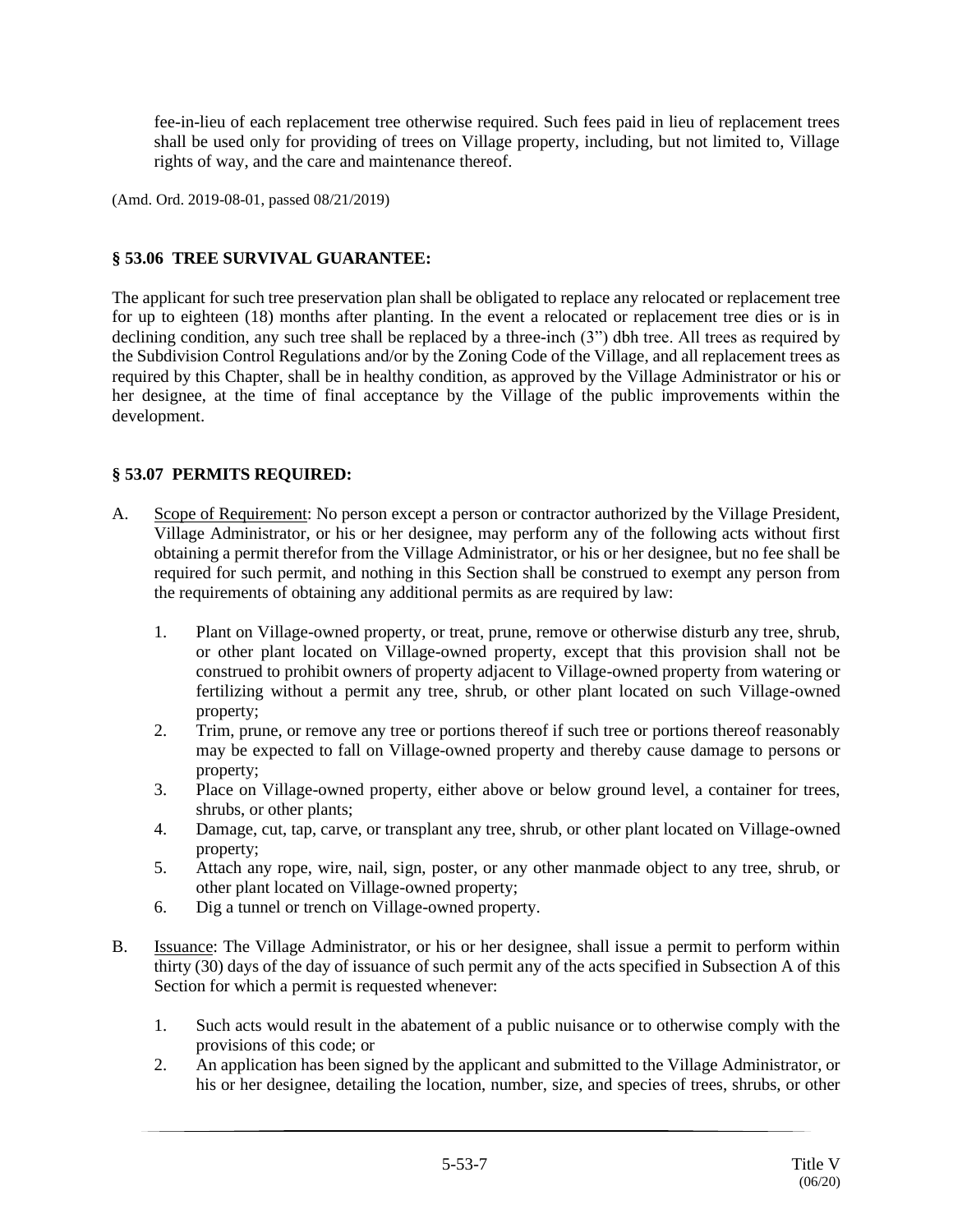plants that will be affected by such acts, setting forth the purpose of such acts and the methods to be used, and presenting any additional information that the Village Administrator, or his or her designee, may find reasonably necessary;

- 3. The applicant agrees to perform the work for which the permit is sought in accordance with the provisions of this Chapter and in accordance with any specific directions or conditions as required by the Village Administrator, or his or her designee; and
- 4. If the work for which a permit is issued entails the felling of any tree or part thereof, located on private property, which, as a result of such felling reasonably may be expected to fall upon Village-owned property, and if such felling is done by one other than the owner of the property on which such felling is done, then the applicant shall agree to indemnify and to hold the Village, its officers, agents, and employees, harmless for all damages resulting from work conducted pursuant to the permit and shall deposit with the Village Administrator a liability insurance policy in the amount of one million dollars (\$1,000,000.00) per person, two million dollars (\$2,000,000.00) per accident for bodily injury liability and one million dollars (\$1,000,000.00) aggregate for property damage liability, which policy shall name the Village, its officers, agents and employees, as additional insureds.
- C. In the event that the Village Administrator finds that a person has undertaken any removal, cutting, and/or other destruction of, and/or regulated activity otherwise adversely affecting any tree without a permit due to bona fide emergency circumstances, the Village Administrator, or his or her designee, shall have the authority to waive any penalty or to issue an after-the-fact tree permit to authorize such removal, cutting, destruction, or other regulated activity affecting any tree.

(Amd. Ord. 2019-08-01, passed 08/21/2019)

## **§ 53.08 PUBLIC NUISANCES**:

- A. Nuisances Declared: The following are hereby declared public nuisances under this Chapter:
	- 1. Any dead or dying tree, shrub, or other plant, located on private property which reasonably may be expected to injure or harm any tree, shrub, or other plant.
	- 2. Any otherwise healthy tree, shrub, or other plant, located on private property, which harbors insects or diseases which reasonably may be expected to injure or harm any tree, shrub, or other plant.
	- 3. Any tree, shrub, or other plant, or portion thereof, located on private property, which by reason of location or condition constitutes an imminent danger to the health, safety, or welfare of the general public.
	- 4. Any tree, shrub, or other plant, or portion thereof, located on private property which obstructs the free passage of pedestrian or vehicular traffic on any Village street, road, sidewalk, walking path, or on any other public way, or which obstructs a street sign on any Village street, road, sidewalk, walking path or on any other public way or public place.
	- 5. Any tree, shrub, or other plant, or portion thereof, located on private property which dangerously obstructs safe sight distances on any Village street, road, sidewalk, walking path, or other public way or public place as such may be determined by the Village Engineer pursuant to this Chapter.
	- 6. Any tree, shrub, or other plant, or portion thereof which obstructs or interferes with the operation of any tile, drain or culvert or with the operation of any existing individual sewage disposal system.
	- 7. No person, firm, or corporation, or their agent(s), shall sweep, blow, rake, or otherwise move or direct any grass clipping(s), cut weeds, leaves, other vegetation, branches, debris, dirt,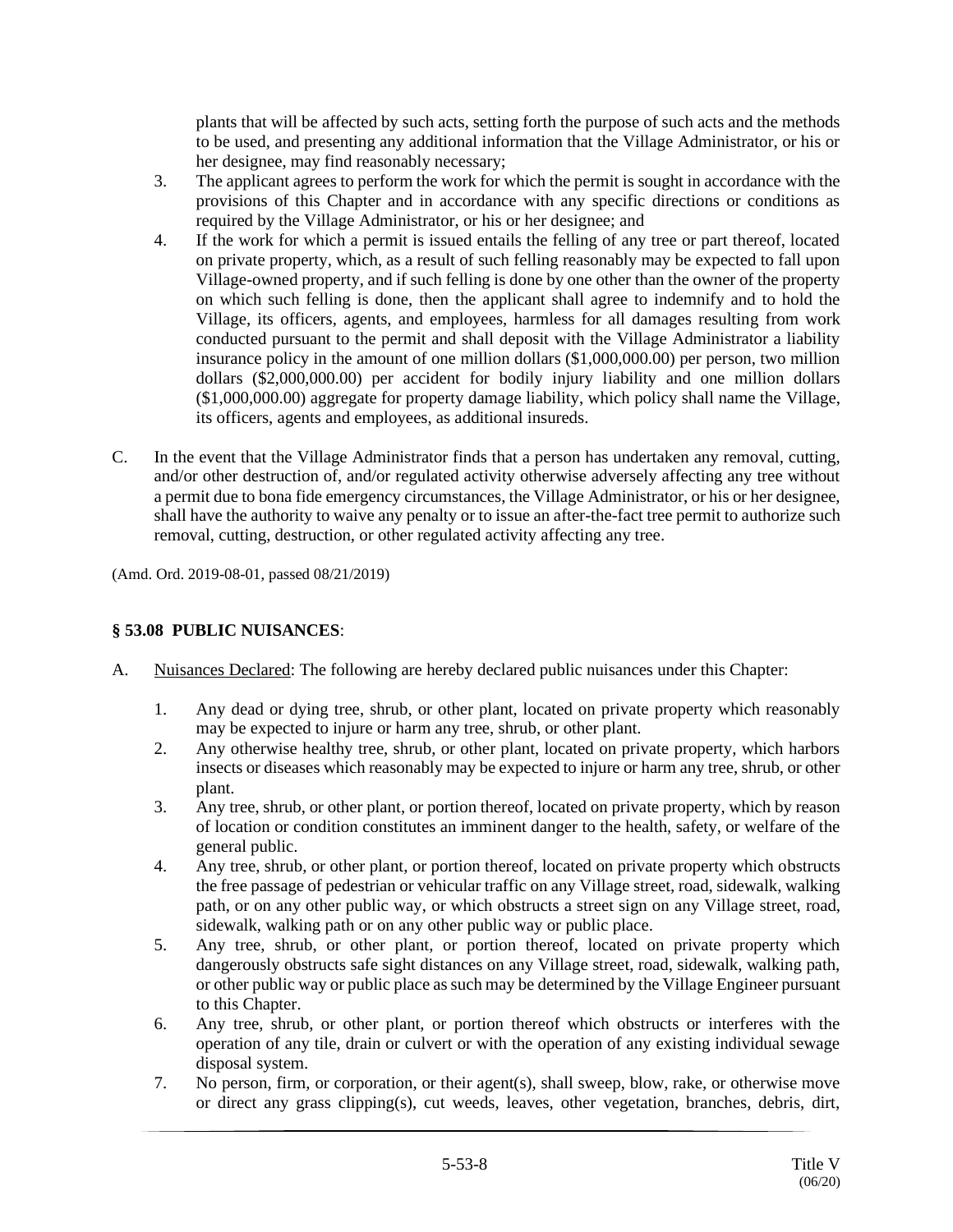gravel, or any other substance or material from private property which they own, lease, or otherwise control or maintain into or onto any Village sidewalk, road, street, or other public way or other Village property.

- B. Right to Inspect: The officers, agents, servants and employees, of the Village have the authority to enter onto private property whereon there is located a tree, shrub, plant or plant part that is suspected to be a public nuisance.
- C. Inspection and Approval of Removal Required: Notwithstanding anything contained in this Chapter to the contrary, any property owner may remove or cause to be removed from his or her property any public nuisance as defined in Subsection A of this Section, but only after inspection of such suspected public nuisance by the Village Administrator, or his or her designee, and his or her written approval of the removal thereof.
- D. Abatement: The following are the prescribed means of abating public nuisances under this Chapter:
	- 1. Any public nuisance under this Chapter which is located on privately owned property shall be pruned, removed, or otherwise treated by the property owner or his/her agent in whatever fashion is required to cause the abatement of the nuisance within a reasonable time after its discovery, but only after inspection of such suspected public nuisance by the Village Administrator, or his or her designee, and his or her written approval of the removal thereof. No property owner may be found guilty of violating this provision unless and until the following requirements of notice have been satisfied:
		- a. The Village Administrator, or his or her designee, shall cause a written notice to be personally served or sent by regular U.S. mail postage paid to the person to whom was sent the tax bill for the general taxes for the last preceding year;
		- b. Such notice shall describe the kind of tree, shrub, or other plant or plant part which has been declared to be a public nuisance; its location on the property; the reason for declaring it a nuisance;
		- c. Such notice shall describe by legal description or by common description the premises;
		- d. Such notice shall state the actions that the property owner may undertake to abate the nuisance;
		- e. Such notice shall require the elimination of the nuisance no more than ten (10) days after the notice is delivered or sent to the person to whom was sent the tax bill for the general taxes for the last preceding year; and
		- f. In the event that the nuisance is not abated by the date specified in the notice the Village Administrator, or his or her designee, is authorized to cause the abatement of said nuisance and to cause a lien for the cost of such abatement and any related costs to be filed against the title to the property in question.
	- 2. The Village Administrator, or his or her designee, is empowered to cause the immediate abatement of any public nuisance provided that the nuisance is determined by the Village Administrator, or his or her designee, to be an immediate threat to any person, or property.

(Amd. Ord. 2020-06-02, passed 06/17/20)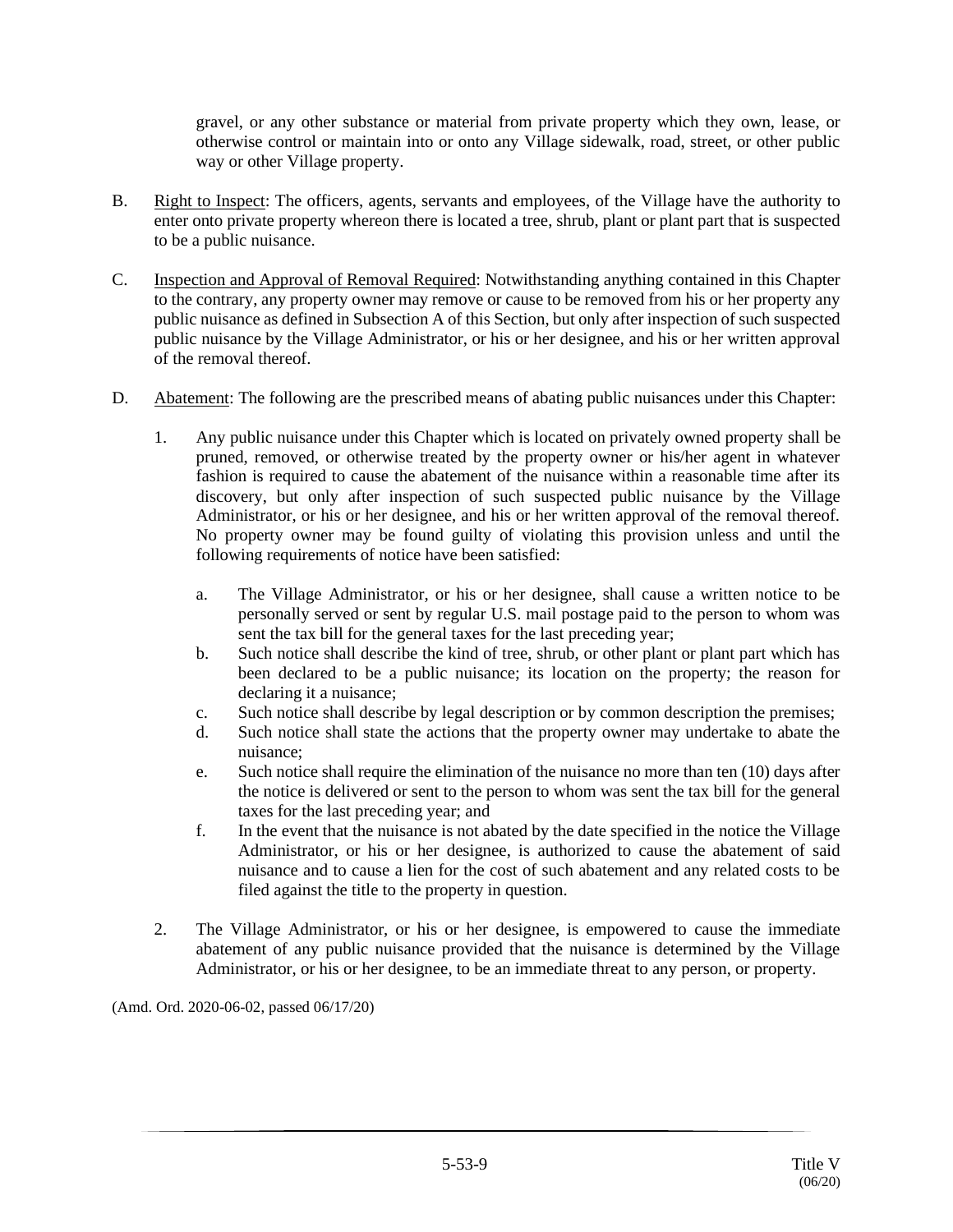## **§ 53.09 PERMITS TO PLANT OR REMOVE TREES OR SHRUBS IN PUBLIC PLACES:**

It shall be unlawful to plant, remove or cut down any tree or shrub within any public street or right of way or other public place without having first secured a permit as provided for in this Chapter.

## **§ 53.10 DAMAGING TREES OR SHRUBS IN PUBLIC PLACES:**

It shall be unlawful to damage or injure any tree or shrub planted in any public place.

## **§ 53.11 ADVERTISEMENTS, NOTICES ON TREES OR SHRUBS:**

It shall be unlawful to attach any sign, advertisement or notice to any tree or shrub in any street, parkway or other public place.

#### **§ 53.12 PLANTS OVERHANGING UPON PUBLIC PLACES; ROOTS IMPEDING DRAINAGE:**

- A. Any tree, shrub, grass, weeds, and/or other vegetation which overhangs or encroaches upon any road, street, sidewalk, walking path, or other public way or public place in the Village in such a way as to impede or interfere with vehicular or pedestrian travel on such place shall be trimmed by the owner of the abutting premises so that the obstruction shall be removed.
- B. Any tree or shrub and/or the roots thereof, grass, weeds, and/or other vegetation which impedes drainage shall be removed by the owner of the abutting premises pursuant to a permit as provided in Section 53.07 of this Chapter.
- C. Any limb of a tree which has become likely to or does fall on or across any public way or place shall be removed by the owner of the abutting premises pursuant to a permit as provided in Section 53.07 of this Chapter.
- D. If the owner of the abutting premises fails to fulfill said responsibilities as specified above, the Village may fulfill said responsibilities, but shall not be required to do so, and such owner shall be liable to the Village for the costs thereof.

(Amd. Ord. 2020-06-02, passed 06/17/20)

## **§ 53.13 POLES, WIRES TO BE KEPT AWAY FROM TREES AND SHRUBS:**

Any person given the right to maintain poles and wires aboveground in the streets, alleys or other public places in the Village shall, in the absence of provision in the franchise concerning the subject, keep such wires and poles free from and away from any trees or shrubs in such places so far as may be possible and shall keep all such trees and shrubs properly trimmed and subject to the supervision of the Village Administrator, or his or her designee, so that no injury shall be done to the poles or wires or shrubs and trees by contact.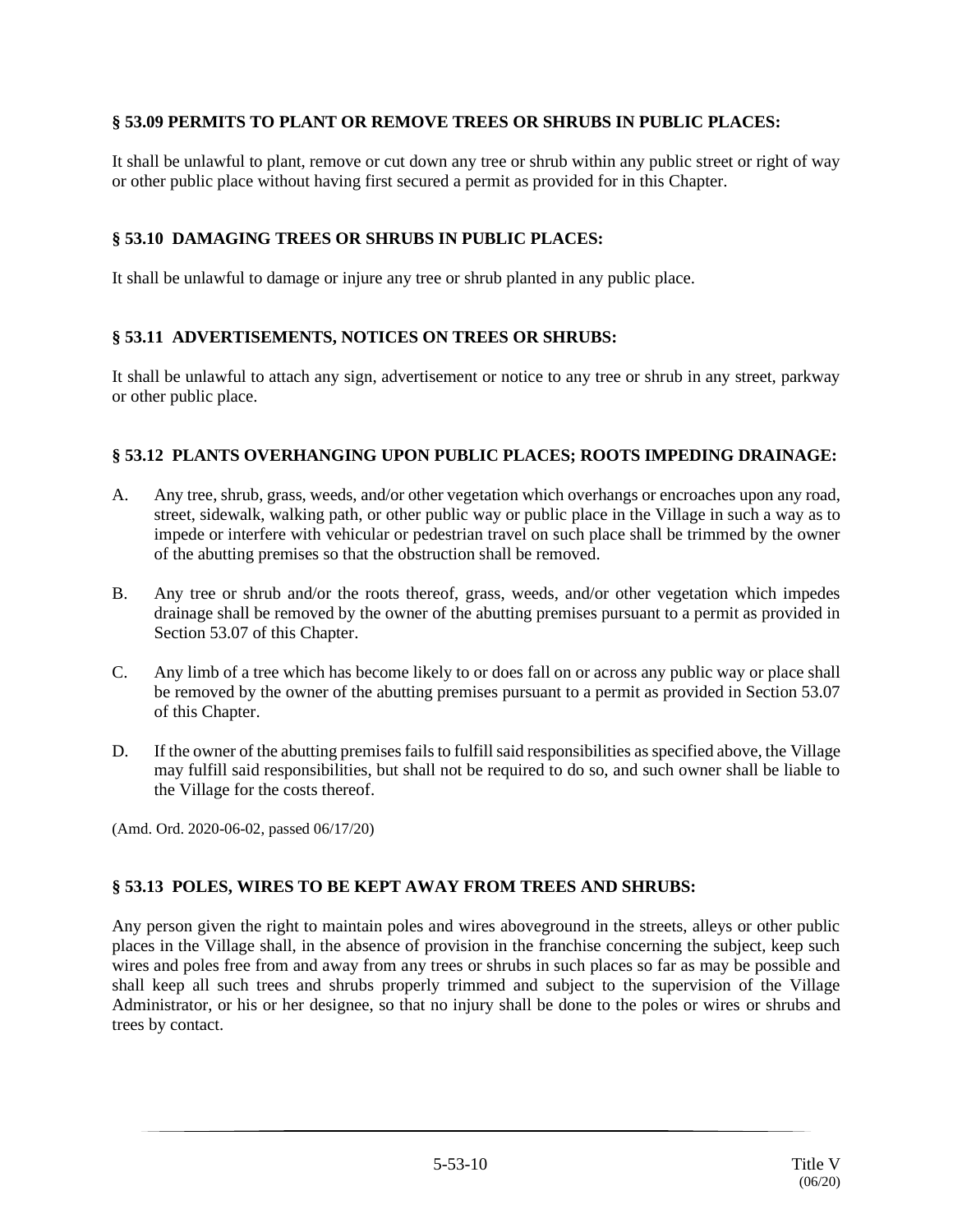## *TREE COMMITTEE*

#### **§ 53.20 TREE COMMITTEE ESTABLISHED**

A standing committee of the Corporate Authorities of the Village, hereinafter called "the Tree Committee", is hereby established and will consist of one Tree Committee chair and two (2) Tree Committee members all being active, elected Village Trustees of the Village, as so duly appointed by the Village President for an indefinite term as determined by the Village President.

#### **§ 53.21 TREE COMMITTEE FUNCTIONS**

- A. The Tree Committee's functions will be to support, advise, and consult with the Village Administrator in the enforcement of this Chapter regarding trees, recommend an annual budget to the Corporate Authorities of the Village for a community forestry program, and to provide recognition of "Arbor Day" with observance information and annual "Arbor Day" proclamations as so determined by said committee.
- B. The Tree Committee will also create and periodically review and update an Arboricultural Specification Manual.

(Amd. Ord. 2015-04-01, Passed 4-16-2015)

#### **§ 53.22 ARBORIST**

The Village Administrator of the Village, or his or her designee, is appointed as the enforcement officer on the behalf of the Village for this Chapter. Said enforcement officer shall have the right to hire by contract a qualified person as a Village Arborist to investigate the condition of trees, to provide consultation, and submit recommendations to the enforcement officer and to the Tree Committee for the purposes of the implementation of this Chapter.

## *WEEDS AND OTHER NUISANCE VEGETATION*

## **§ 53.30 WEEDS DECLARED A NUISANCE; HEIGHT RESTRICTION**

- A. Without in any way limiting the term "noxious weeds" by the enumeration that follows, all noxious weeds, including, but not limited to: burdock, ragweed (giant), ragweed (common), thistle, cocklebur, jimson, blue vervain, common milkweed, wild carrot, poison ivy, wild mustard, rough pigweed, lamb's quarters, wild lettuce, curled dock, smart weeds (all varieties), poison hemlock, wild hemp, and weeds which due to pollination are a menace to health and weeds otherwise injurious to public health or welfare, are hereby declared to be a public nuisance.
- B. It shall be unlawful for anyone to permit any noxious weeds, grass, or other plants to grow to a height exceeding ten inches (10") on any platted lot in the Village; and any such noxious weeds, grass or other plants as described above exceeding such maximum height are hereby declared to be a nuisance (hereinafter referred to as "nuisance plants") and are prohibited, provided, however, that this height restriction shall not be applicable to: 1) trees, bushes, flowers, or other ornamental plants; 2) any vegetation on publicly held open space, parks, preserves, and other public places; or 3) any vegetation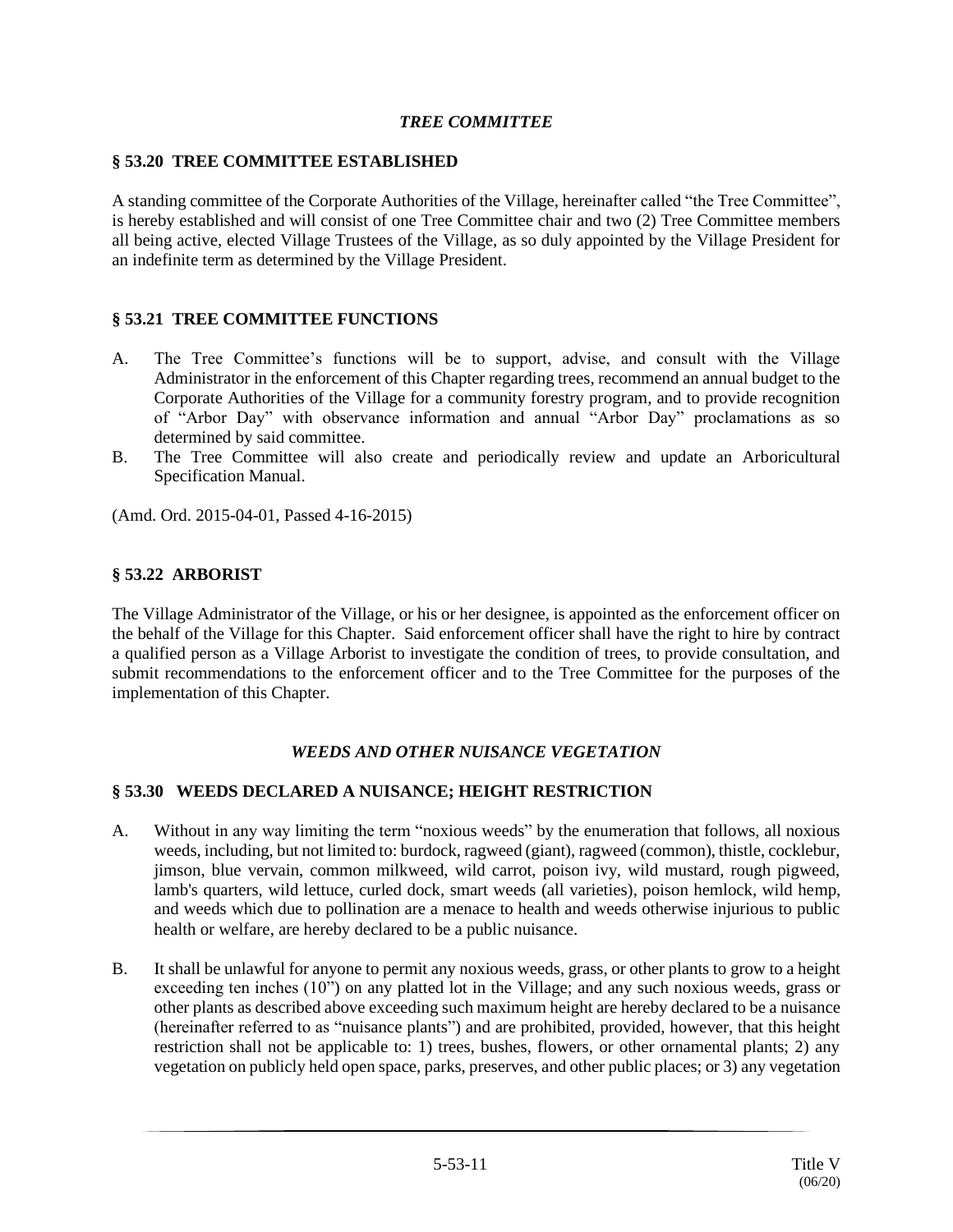on any privately owned community association or development common areas designed, planted, and managed, with predominantly natural vegetation.

# **§ 53.31 REMOVAL REQUIRED**

It shall be unlawful for any person owning or controlling any real estate within the corporate limits of the Village to permit the growth thereon of "nuisance plants" as defined in Section 53.19 of this Chapter. All such nuisance plants shall be cut and removed by the owner(s), occupant(s), and/or other person in control of said real estate at least four (4) times each year as follows:

Once before May 15 Once again before June 15 Once again before July 15 Once again before August 15

The failure to cut and remove nuisance plants within the designated time periods as set forth above shall constitute a violation of this Chapter.

#### **§ 53.32 ENFORCEMENT**

- A. Owner/Occupant Responsibility: The owner and/or occupant of any real estate within the corporate limits of the Village shall be responsible for and shall cause the cutting and removal of "nuisance plants" as defined in this Chapter, the trimming and/or the removal of nuisance bushes and/or trees.
- B. Abatement by Village: All officers, employees, and agents of the Village are hereby authorized to enter upon private property to inspect such property for violations of this Chapter and/or for the purpose of abating such violations.
- C. Costs as a Lien: The Village Administrator, or his or her designee, may cause the cutting of "nuisance plants" as defined in this Chapter, the trimming and/or the removal of bushes and trees when the owner(s) of real estate refuses or neglects to trim, and/or remove them ("nuisance bushes and trees") and to collect from the owner(s) of private property the reasonable cost thereof. This cost incurred shall be a lien upon the real estate affected, superior to all other liens and encumbrances, except tax liens; provided that within sixty (60) days after such cost and expense is incurred, the Village or person performing the service by authority of the Village, in his or its own name, files notice of lien in the office of the recorder in the county in which such real estate is located. The notice shall consist of a sworn statement setting out: 1) a description of the real estate sufficient for identification thereof, 2) the amount of money representing the cost and expense incurred or payable for the service, and 3) the date or dates when such cost and expense was incurred by the Village. However, the lien of such Village shall not be valid as to any purchaser whose right in and to such real estate has arisen subsequent to the cutting and removal of nuisance plants, or subsequent to the trimming and/or the removal of nuisance bushes or trees, and prior to the filing of such notice, and the lien of the Village shall not be valid as to any mortgagee, judgment creditor or other lienor whose rights in and to such real estate arise prior to the filing of such notice. Upon payment of the cost and expense by the owner of or persons interested in such property after notice of lien has been filed, the lien shall be released by the Village or person in whose name the lien has been filed and the release may be filed of record as in the case of filing notice of lien. The cost of the cutting, trimming, and/or removal of nuisance plants, trees, and/or bushes shall not be a lien on the real estate affected unless a notice is personally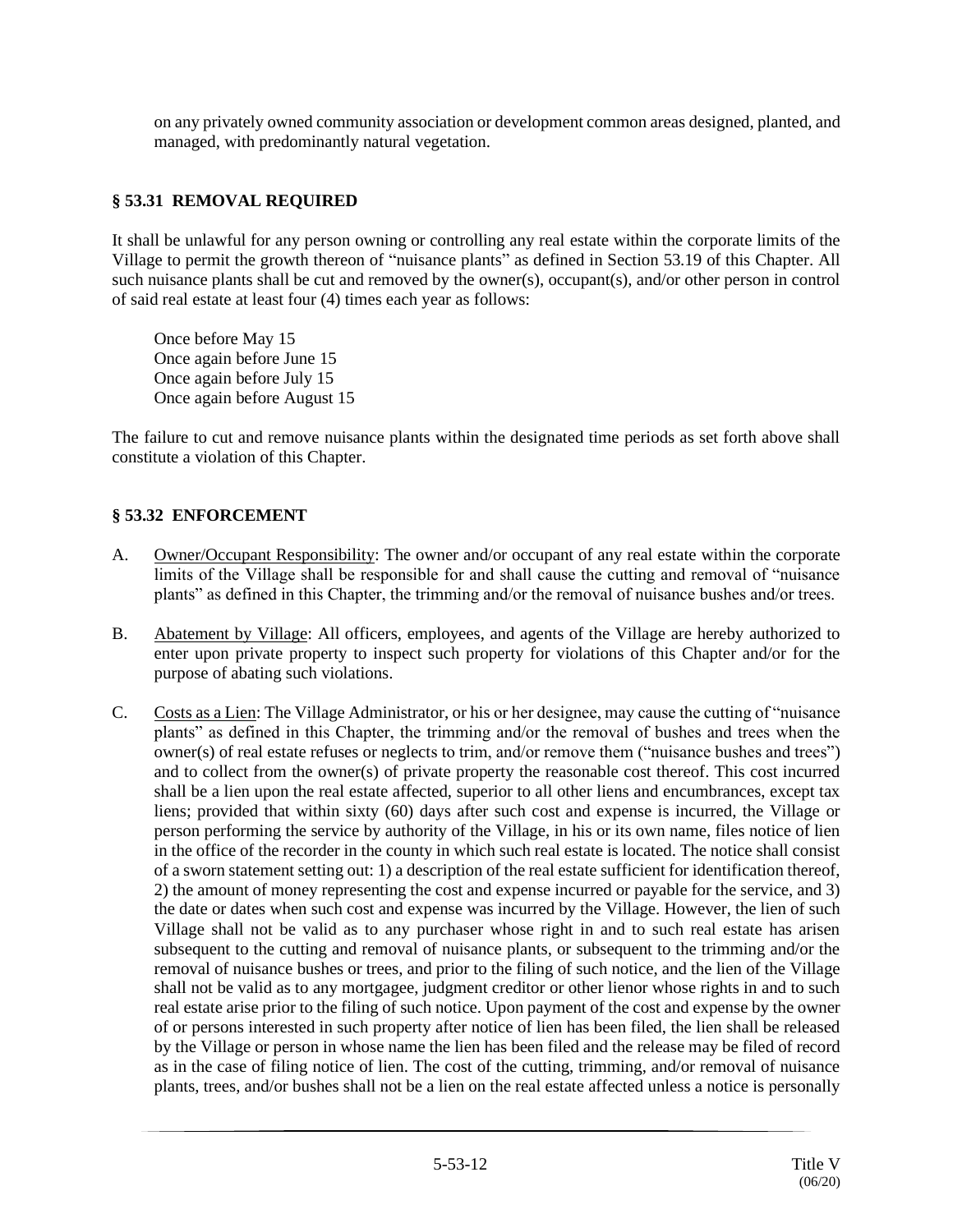served on, or sent by certified mail to, the person to whom was sent the tax bill for the general taxes on the property for the last preceding year, or if the property is exempt from real estate taxes, to the owner of record. The notice shall be delivered or sent after the cutting, trimming, and/or removal of nuisance plants, trees, and/or bushes on the property. The notice shall state the substance of 65 Illinois Compiled Statutes 5/11-20-7 and the substance of any ordinance of the Village implementing this section and shall identify the property, by common description, and the location of the nuisance plants, trees, and/or bushes to be cut.

## *DISEASED TREES; INFESTED TREES*

## **§ 53.40 RIGHT TO INSPECT**

The officers, employees, and agents of the Village are hereby authorized and directed to enter on and upon private property whereon there is located any elm trees having the appearance of or suspected of being diseased with Ceratocystis ulmi, commonly called the Dutch elm disease, ash trees infested with the emerald ash borer (Agrilus planipennis Fairmaire), or any tree of the species of oak having the appearance of or suspected of being affected with the fungus Ceratocystis fagacearum, commonly called "oak wilt", and/or any tree having the appearance of or suspected of being infected with conifer bark beetles, all as determined by the Village Administrator, or his or her designee, for the purpose of inspecting any suspected tree, after giving notice of the Village's intent and purpose to enter in or upon any such property in the Village, at all reasonable hours, for the purpose of inspecting said suspected tree(s) and removing therefrom samples or portions thereof to be tested to establish whether said tree is, in fact, diseased or infested.

#### **§ 53.41 NUISANCE DECLARED**

In the event that it is determined by the Village Administrator, or his or her designee, or the Village Arborist, that any tree is, in fact, diseased or infected with the Dutch Elm Disease, infested with the Emerald Ash Borer, affected with oak wilt, or infected with conifer bark beetles, all as determined by the Village Administrator, or his or her designee, or Village Arborist, said tree or trees shall forthwith be and are hereby declared to be a nuisance.

## **§ 53.42 DUTY OF OWNER/OCCUPANT TO ABATE**

- A. When requested in writing by the Village or its agent, each owner or occupant of land shall be required, within thirty (30) days after such request has been delivered or mailed to them by the Village Administrator, or his or her designee, to have an inspection performed on any elm tree(s) or ash tree(s) located on such parcel of land by a qualified forestry professional in order to determine whether any diseased elm tree(s) and/or tree(s) infested with the Emerald Ash Borer, or any tree of the species of oak having the appearance of or suspected of being affected with the fungus Ceratocystis fagacearum, commonly called "oak wilt", and/or trees infested with conifer bark beetles exists on such parcel of land. Written report(s) of the results of such inspection shall also be provided to the Village within such thirty (30) day period. Such inspection and report shall include the marking and photographing of any tree(s) found to be diseased elm tree(s), tree(s) infested with the Emerald Ash Borer, any tree(s) affected with the oak wilt, and/or trees infested with conifer bark beetles.
- B. The owner(s), occupant(s) of each parcel of land on which a diseased elm tree and/or tree infested with the Emerald Ash Borer, or any tree of the species of oak having the appearance of or suspected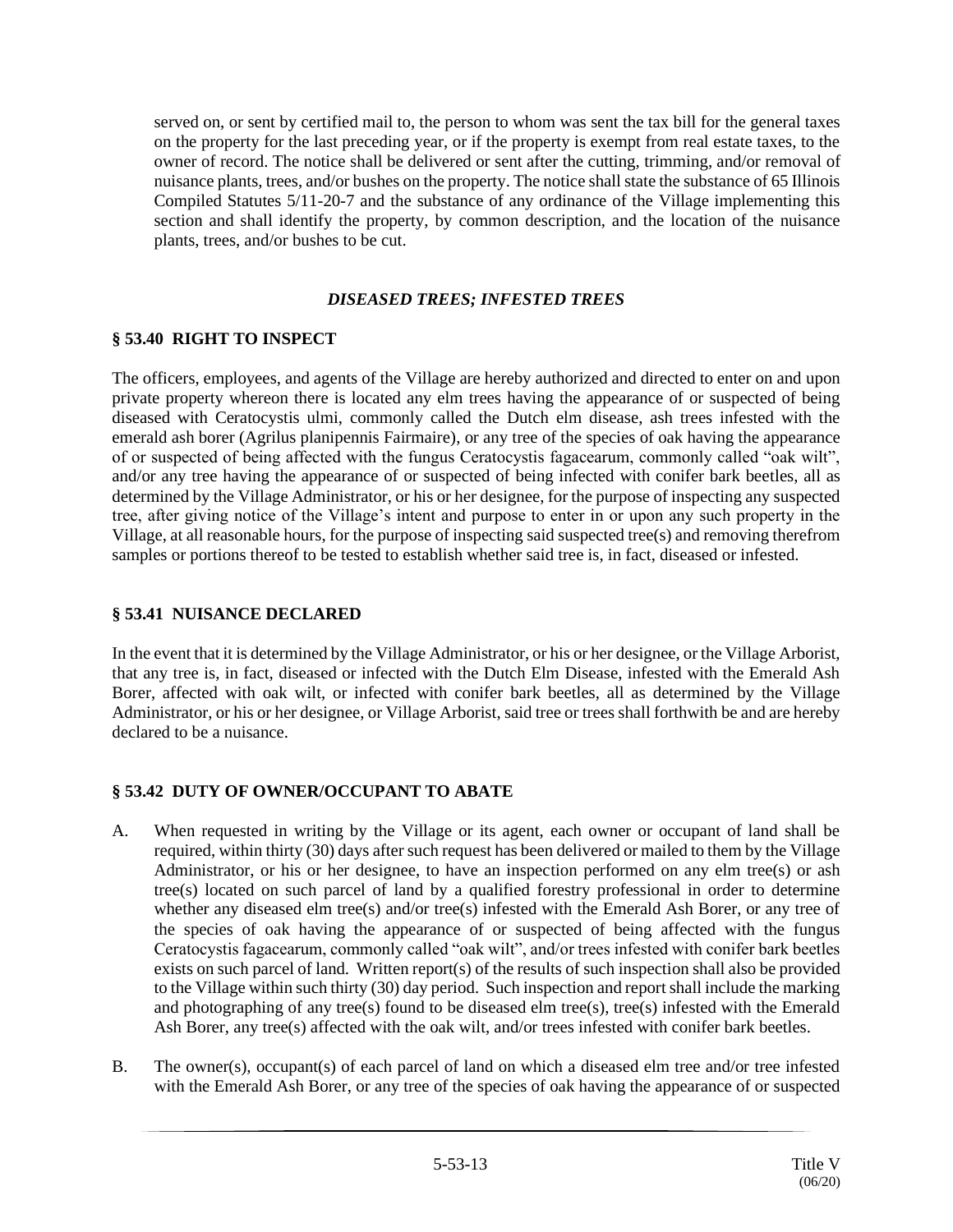of being affected with the fungus Ceratocystis fagacearum, commonly called "oak wilt", and/or trees infested with conifer bark beetles exists shall forthwith remove and destroy said tree and shall chip the same or shall cause the same to be removed, destroyed, and ground, milled, chipped, or otherwise disposed of consistent with the provisions of the applicable state or federal quarantine within ten (10) days of notification to such owner, occupant, or agent that said diseased, infected, and/or infested tree is, in fact, diseased, infected, and/or infested. No chips or other particles resulting from such removal operation shall exceed one inch (1") in any dimension, unless allowed pursuant to the provisions of any applicable state or federal quarantine. All stumps of such diseased, infected, and/or infested trees shall be removed to a depth of not less than eight inches (8") below the ground surface and then covered with soil of the same depth. No ash tree material shall be removed from any quarantine zone as imposed from time to time by any State or federal agency, unless such removal is done consistent with the provisions of the state or federal quarantine. Notwithstanding any other provisions in this Section to the contrary, all removal operations for such diseased and/or infested tree(s) shall fully comply with all applicable State and federal statutes and/or regulations as exist from time to time.

# **§ 53.43 NOTICE TO ABATE**

Whenever the owner or occupant of any private property containing a diseased, infected and/or infested tree permits the diseased, infected and/or infested tree to remain on such premises, the Village shall proceed as follows:

- A. A notice shall be sent by registered mail or delivered to the occupant and to the person to whom was sent the tax bill for the general taxes for the last preceding year on the premises.
- B. Such notice shall state that there is an elm tree infected with Dutch Elm Disease or an ash tree infested with the Emerald Ash Borer, or an oak tree affected with oak wilt, or tree infected with conifer bark beetles, on the premises, the notice shall describe the premises by legal description or by street address, and the notice shall state that unless the diseased, infected, or infested tree is removed on or before the date stated in the notice, the diseased, infected, or infested tree shall be removed at the property owner's expense. The date stated in the notice shall be not less than thirty (30) days after the date of delivery or mailing of the notice.
- C. There shall be included with such notice a copy of this Chapter and a copy of 65 Illinois Compiled Statutes 5/11-20-12.

# **§ 53.44 ABATEMENT BY VILLAGE; CERTAIN COSTS CONSTITUTE A LIEN**

In all cases where the owner, occupant, or agent of the parcel of land on which said diseased, infected, or infested tree is located cannot be found, or if found and notified as aforesaid neglects or refuses to abate said nuisance, it shall be lawful for the Village to abate the same by the removal, destruction, and chipping of said diseased, infected, or infested tree and in that event the said owner, occupant and agent or any of them shall be charged with those expenses which may be incurred by the Village in the removal or abatement of the diseased, infected, or infested tree as aforesaid, which expense shall be collected by the Village by suit or otherwise in addition to the fine or penalty provided. Such expenses incurred for the removal of a tree or trees infected with Dutch elm disease or a tree or trees infested with emerald ash borer shall be a lien upon the affected real estate in accordance with 65 Illinois Compiled Statutes 5/11-20-12.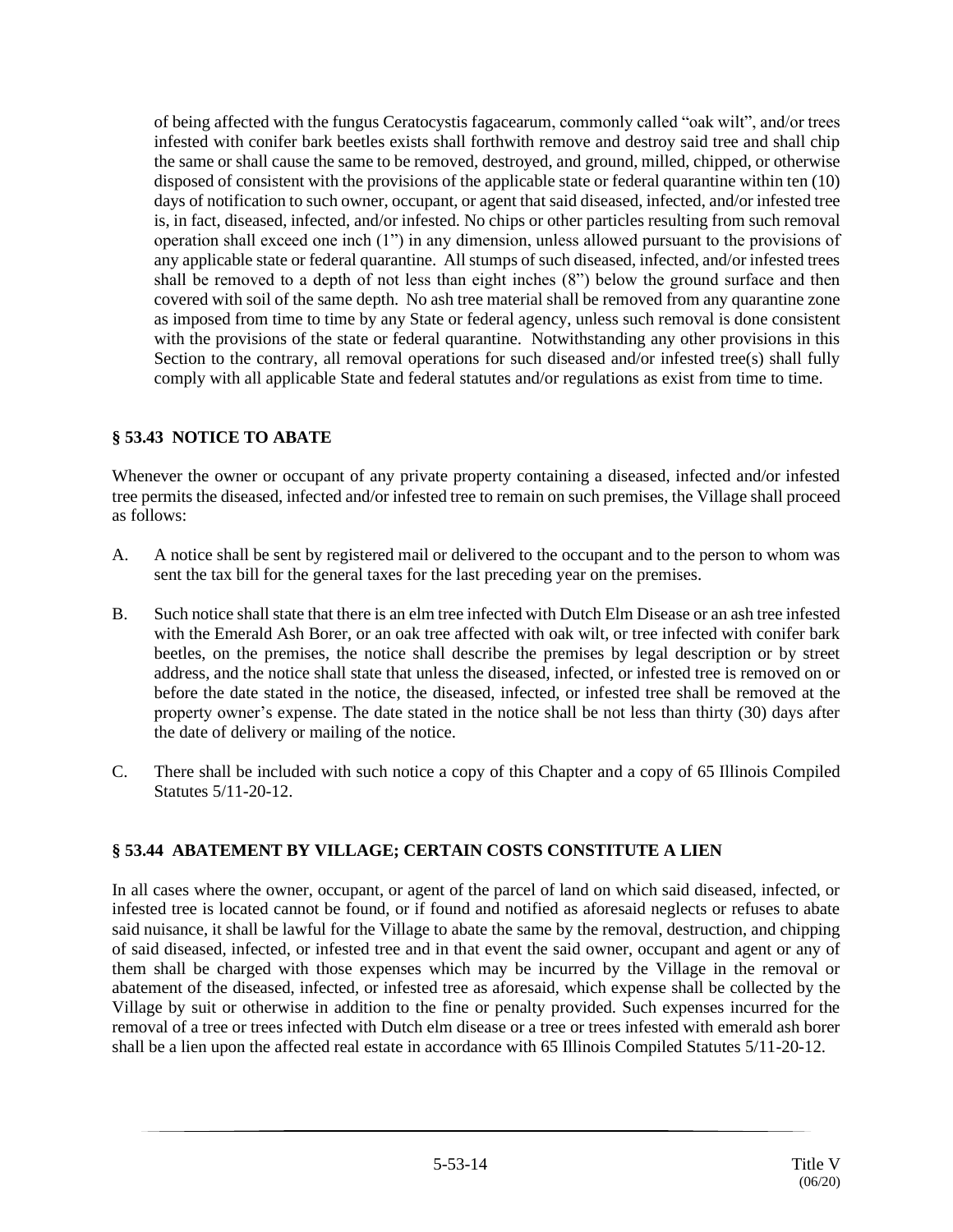## **§ 53.45 FAILURE TO REMOVE TREE PROHIBITED; EXEMPTIONS:**

- A. It shall be unlawful for the owner of any premises in the Village to permit any tree or portion thereof infected with the Dutch Elm Disease or infested with the Emerald Ash Borer, or any tree of the species of oak affected with the fungus Ceratocystis fagacearum, commonly called "oak wilt", or any tree infected with conifer bark beetles, all as determined by the Village Administrator, or his or her designee, and/or the Village Arborist, to remain on such premises or anywhere within the Village.
- B. Notwithstanding anything contained in Sections 53.40 through 53.45, inclusive, of this Chapter to the contrary, the provisions of Sections 53.40 through 53.45, inclusive, of this Chapter shall not be applicable to: (1) any lands owned by the State of Illinois, (2) any forest preserve owned by any forest preserve district, (3) any nature preserve dedicated to the State of Illinois or the Illinois Department of Natural Resources, or (4) any public or private property which is within a conservation easement granted pursuant to the Illinois Real Property Conservation Rights Act (765 ILCS 120/0.01, et seq.), or pursuant to any successor statute, where the enforcement authority for such conservation easement has been granted to the Village or to any other unit of local government.

## *ENFORCEMENT; PENALTIES*

#### **§ 53.50 ENFORCEMENT; APPEALS:**

- A. The Village Administrator, or his or her designee, shall be the enforcement authority for the purposes of the provisions of this Chapter.
- B. The owner of property on which one or more trees is located or on which any regulated activity affecting one or more trees is or will be undertaken which is the subject of any decision of the Village Administrator, or his or her designee, made pursuant to this Chapter may appeal that decision in writing to the Corporate Authorities of the Village. Upon receipt of an appeal, the Corporate Authorities of the Village shall schedule and hold an informal hearing on such appeal as soon as practical after having given seven (7) days' written notice to the parties to such appeal. The Corporate Authorities of the Village shall render a final decision in writing on such appeal as soon as practical after such hearing.

#### **§ 53.51 PENALTIES**

Any person, corporation, partnership, association, or other entity who or which violates any of the provisions of this Chapter shall be guilty of an offense punishable by a fine of not less than two hundred dollars (\$200.00) and not in excess of seven hundred and fifty dollars (\$750.00) per day, and each day that any violation of this Chapter shall exist or continue to exist shall constitute a separate offense. The cutting or destruction of each separate tree in violation of this Chapter shall also constitute a separate violation.

(Ord. 5-5-A, Passed 6-19-2013; Amd. Ord. 2015-04-01, Passed 4-16-2015)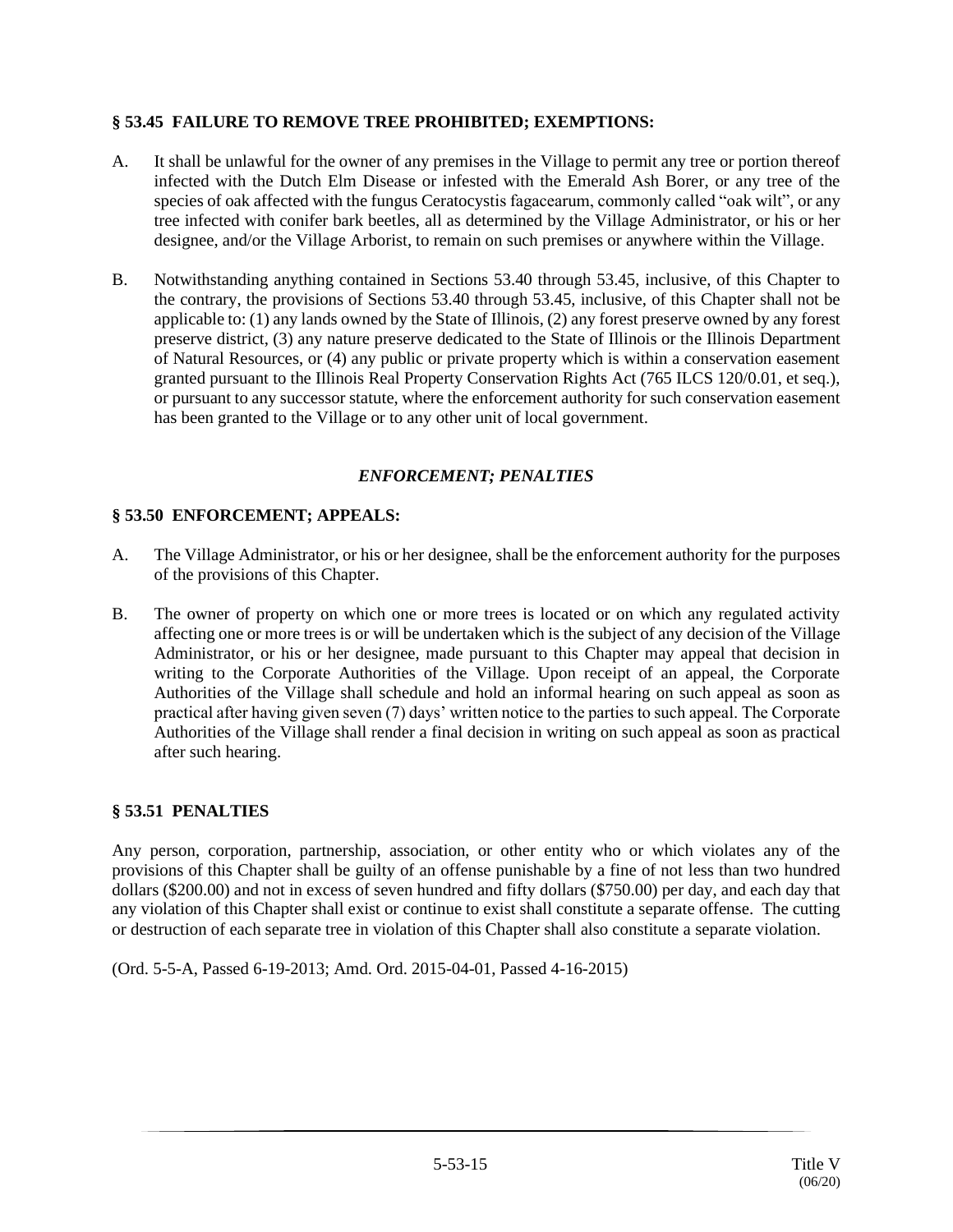## **CHAPTER 53: TREES AND PLANTS**

# **APPENDIX 1**

# **APPROVED SPECIES OF EXEMPT TREES**

Buckthorn, common (Rhaminus cathartica) Buckthorn, glossy (Rhaminus frangula) Maple, box elder (Acer negundo) Poplar, cottonwood (Populus deltoides) Poplar, Lombardy (Populus nigra "italica") Poplar, white or silver (Populus alba)

(Amd. Ord. 2019-08-01, passed 08/21/2019)